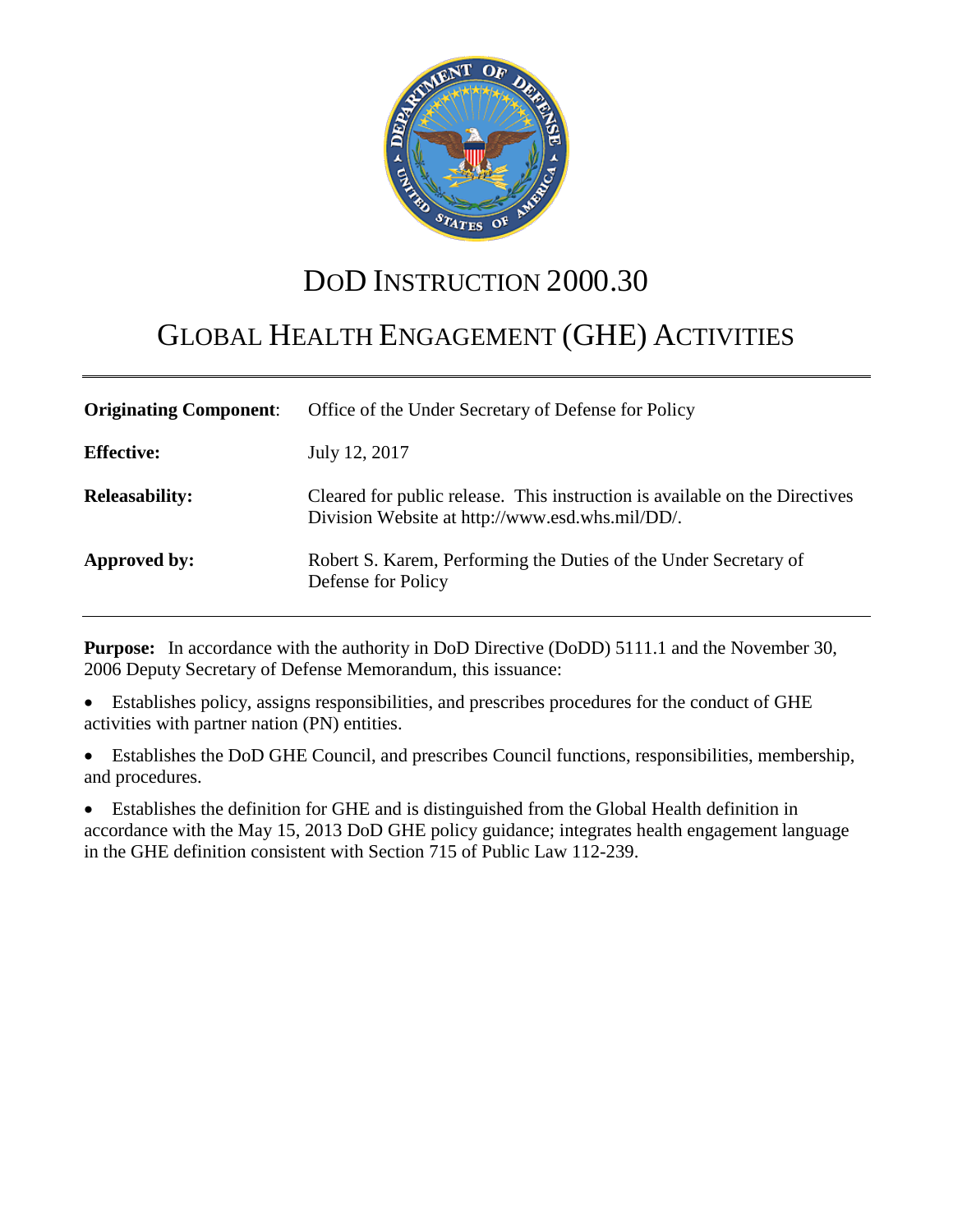# **TABLE OF CONTENTS**

| 2.3. Assistant Secretary of Defense for Homeland Defense and Global Security               |  |
|--------------------------------------------------------------------------------------------|--|
|                                                                                            |  |
| 2.4. Under Secretary of Defense for Personnel and Readiness (USD(P&R)).  7                 |  |
|                                                                                            |  |
| 2.6. Under Secretary of Defense for Acquisition, Technology, And Logistics (USD(AT&L)).    |  |
|                                                                                            |  |
| 2.7. Assistant Secretary of Defense for Nuclear, Chemical, and Biological Defense Programs |  |
|                                                                                            |  |
|                                                                                            |  |
|                                                                                            |  |
|                                                                                            |  |
|                                                                                            |  |
|                                                                                            |  |
|                                                                                            |  |
|                                                                                            |  |
|                                                                                            |  |
|                                                                                            |  |
|                                                                                            |  |
|                                                                                            |  |
|                                                                                            |  |
|                                                                                            |  |
|                                                                                            |  |
|                                                                                            |  |
|                                                                                            |  |
|                                                                                            |  |
|                                                                                            |  |
|                                                                                            |  |

## **FIGURES**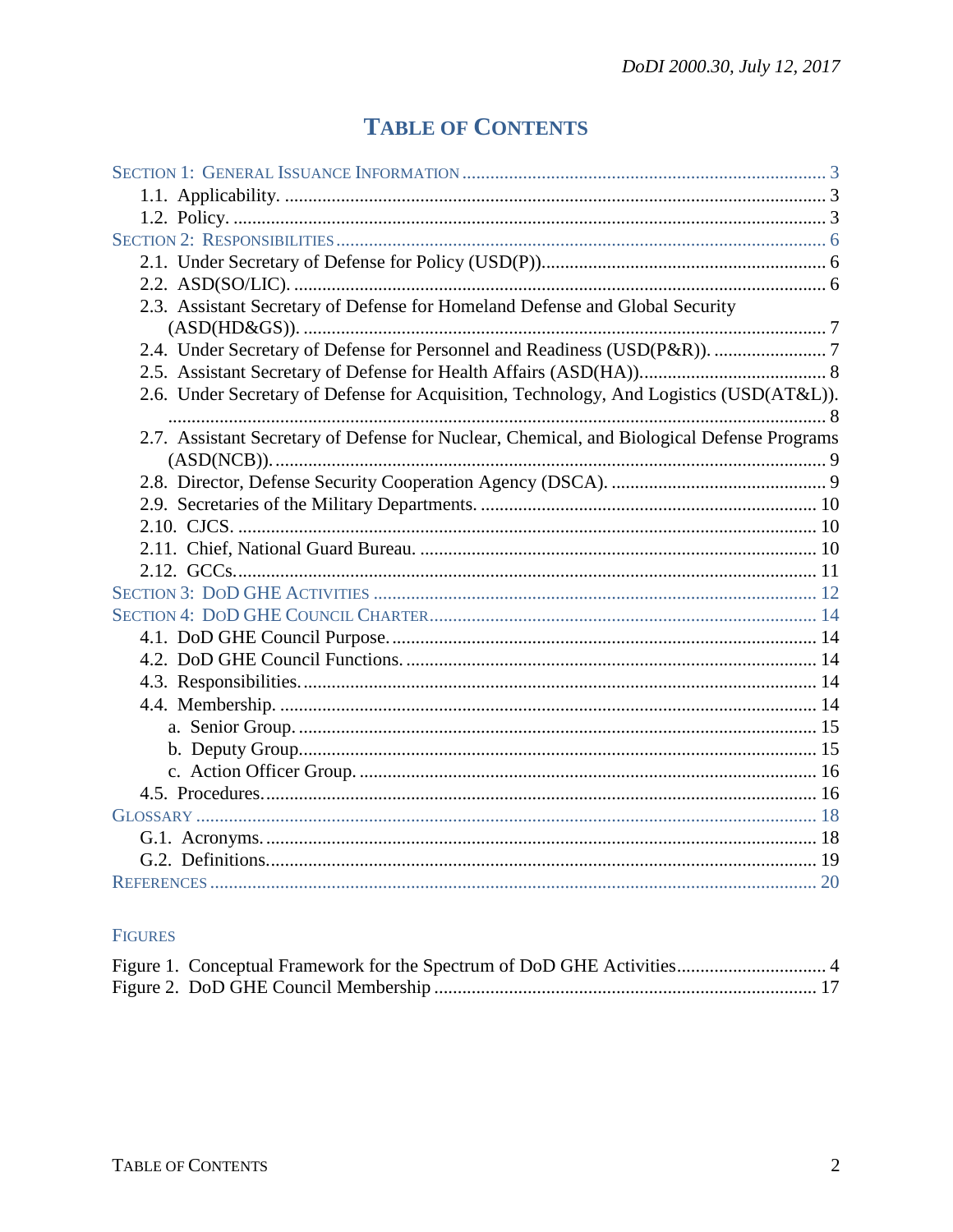## **SECTION 1: GENERAL ISSUANCE INFORMATION**

<span id="page-2-1"></span><span id="page-2-0"></span>**1.1. APPLICABILITY.** This issuance applies to OSD, the Military Departments, the Office of the Chairman of the Joint Chiefs of Staff (CJCS) and the Joint Staff, the geographic Combatant Commands (GCCs), the Office of the Inspector General of the Department of Defense, the Defense Agencies, the DoD Field Activities, and all other organizational entities within the DoD.

#### <span id="page-2-2"></span>**1.2. POLICY.** It is DoD policy to:

a. Promote and enhance PN stability and security; develop military and civilian PN capacity; build trust, confidence, and resilience; share information; coordinate mutual activities; and maintain influence to enable implementation of the Guidance for Employment of the Force and to support the achievement of U.S. Government (USG) national security objectives.

b. Enhance DoD's awareness of GHE, and improve its relationship and interoperability with each PN and region by:

(1) Fostering collaboration with each PN's military, government, or civil society.

(2) Engaging with each PN to achieve security cooperation objectives.

c. Seek to develop and improve the human and animal health capabilities and capacities of DoD and PN personnel to:

(1) Enhance the readiness of DoD medical forces and sustainably improve the operational skills of PN personnel.

(2) Improve interoperability in coalition, bilateral, and/or multinational activities.

(3) Promote stability and security.

(4) Establish or maintain a level of health and a state of preparedness conducive to healthy human and animal populations, in turn bolstering the civilian population's confidence in PN governance.

d. Use GHE as a tool, where appropriate, to support the achievement of the above objectives. Figure 1 provides a conceptual framework for the spectrum of DoD GHE activities.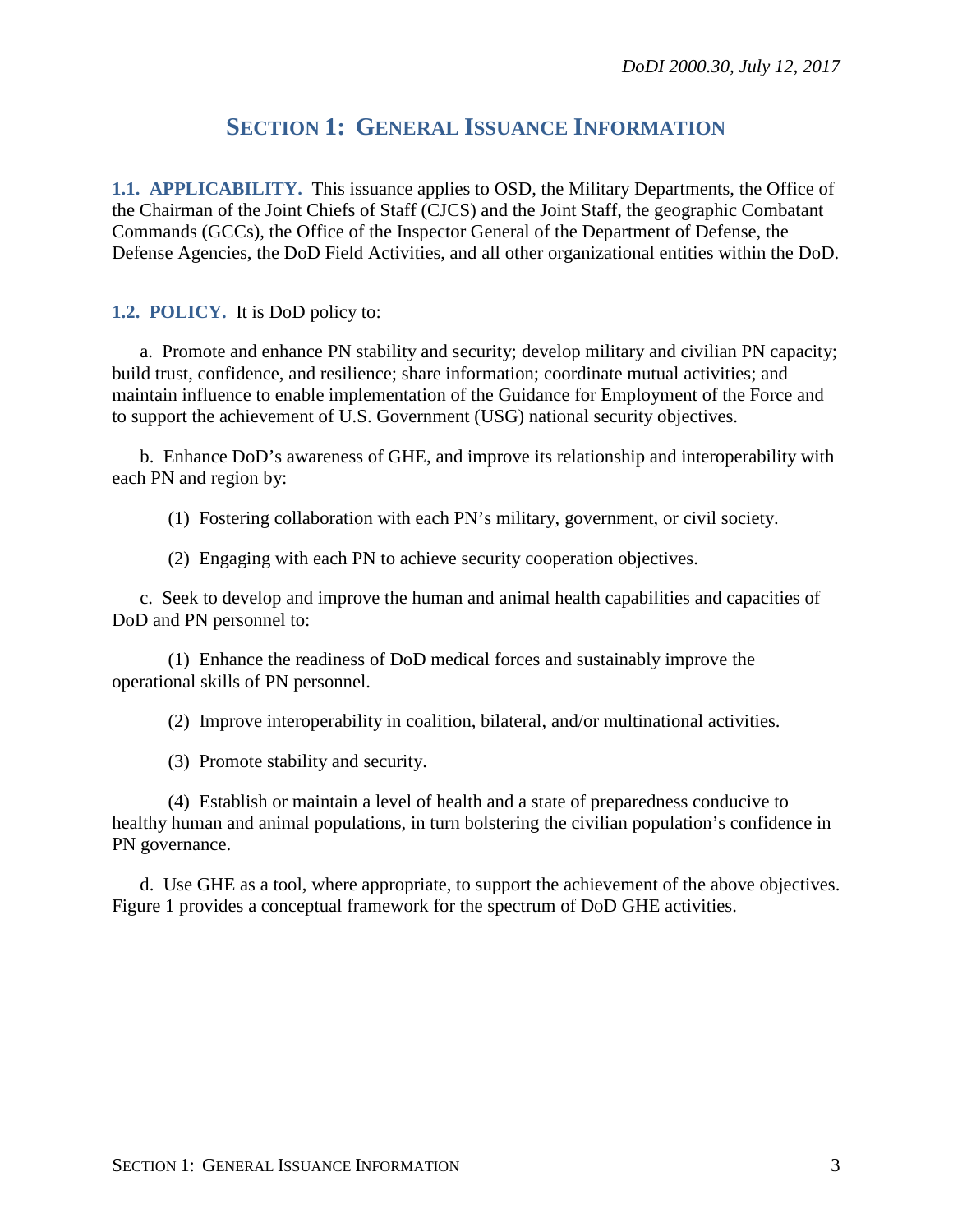

### **Figure 1. Conceptual Framework for the Spectrum of DoD GHE Activities**

e. Conduct DoD GHE activities in support of U.S. national security policy and defense security cooperation strategy. GHE activities are not limited to those listed in Figure 1, and are a means to partner with other nations in order to achieve security cooperation objectives and build partner capacity through health-related activities and exchanges.

(1) DoD GHE activities allow DoD and PN military or civilian authorities and agencies

to:

- (a) Build trust and confidence.
- (b) Share information.
- (c) Coordinate activities.
- (d) Maintain influence.
- (e) Achieve interoperability.

(2) DoD GHE uses the full spectrum of health capabilities in military-to-military, military-to-civilian, or multilateral activities. Priorities and sequencing of activities should: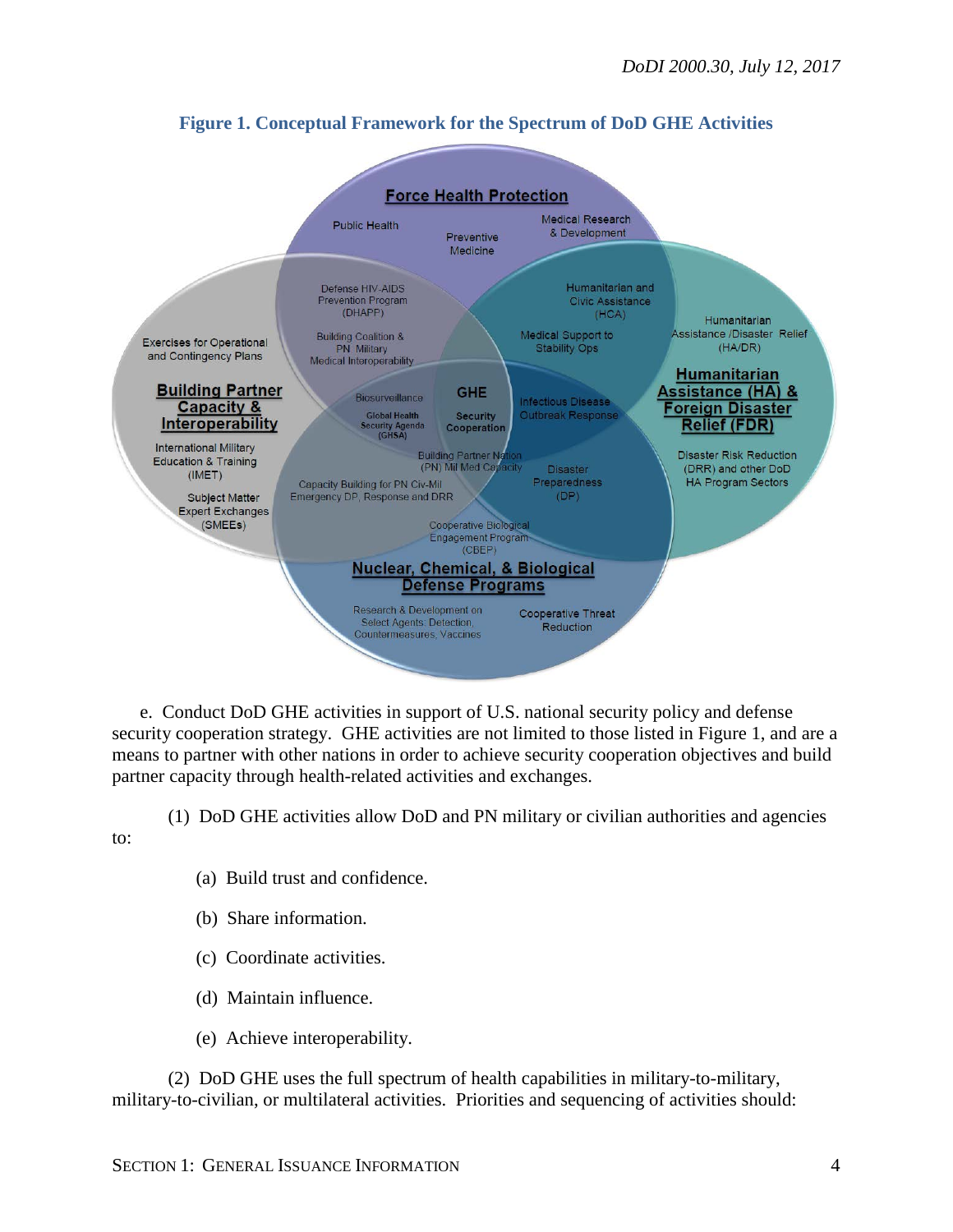(a) Build the capacity of the PN government to maintain a level of health care conducive to a healthy population.

- (b) Bolster the civilian population's confidence in PN governance.
- (c) Lower the PN's susceptibility to destabilizing influences.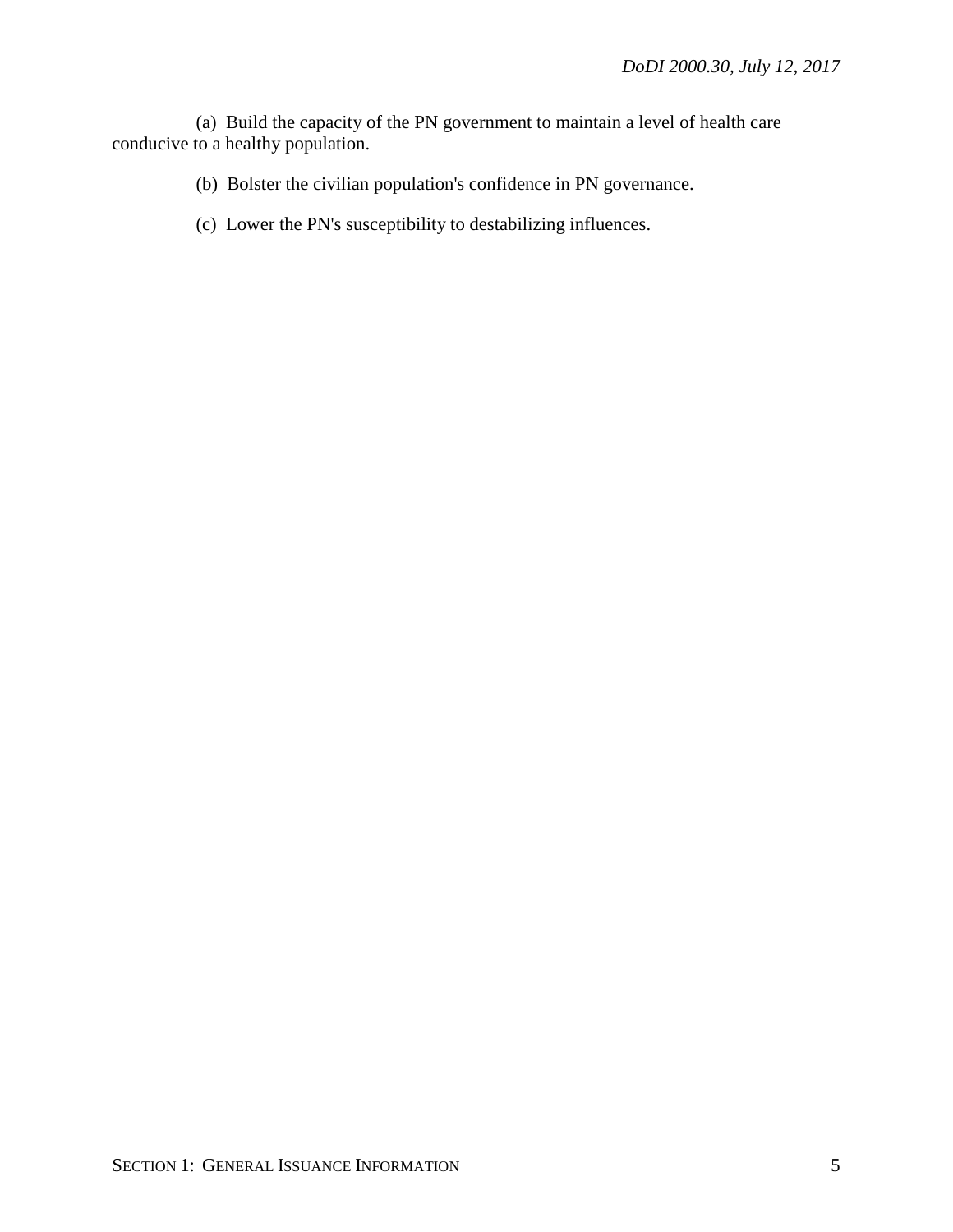## **SECTION 2: RESPONSIBILITIES**

<span id="page-5-1"></span><span id="page-5-0"></span>**2.1. UNDER SECRETARY OF DEFENSE FOR POLICY (USD(P)).** The USD(P) provides guidance and oversight for global health engagement through the Assistant Secretary of Defense for Special Operations and Low-Intensity Conflict (ASD(SO/LIC)).

<span id="page-5-2"></span>**2.2. ASD(SO/LIC).** Under the authority, direction, and control of the USD(P), the ASD (SO/LIC):

a. Develops policy and guidance for DoD GHE activities pertaining to SO/LIC.

b. Coordinates development of GHE-related policy and guidance with the CJCS, and with other ASDs as needed.

c. Provides policy guidance for conducting assessment, monitoring, and evaluation of GHE activities, in accordance with DoDI 5132.14.

d. In accordance with DoDD 5111.10, serves as the USD(P) lead for foreign humanitarian assistance and humanitarian civic assistance.

e. Coordinates DoD GHE activities with relevant OSD agencies and components, Military Department, and Joint Staff offices, and when appropriate, U.S. departments and agencies.

f. Coordinates GHE activities applicable to ASD(SO/LIC)'s oversight responsibilities, as defined in DoDD 5111.10, with the GCCs prior to execution, in accordance with the Foreign Clearance Guide (FCG) and other relevant guidance.

g. Through the Deputy Assistant Secretary of Defense for Stability and Humanitarian Affairs, provides policy oversight of GHE activities and funding pertaining to SO/LIC.

h. Provides policy oversight for humanitarian assistance (HA), and foreign disaster relief (FDR) activities:

(1) Prior to execution by GCCs of GHE activities such as HA and FDR, coordinates with the Defense Security Cooperation Agency (DSCA) for annual budget allocation and prioritization of GHE activities for GCCs in accordance with Chapter 12 of DSCA Manual 5105.38-M.

(2) Coordinates with DSCA for the annual Overseas Humanitarian, Disaster, and Civic Aid appropriation for HA and FDR.

(3) Monitors, through the Overseas Humanitarian Assistance Shared Information System, the Overseas Humanitarian, Disaster, and Civic Aid budget execution by GCCs.

i. Provides policy oversight for the Humanitarian and Civic Assistance (HCA) Program. Before execution of HCA projects, coordinates with CJCS J5 Global Policy and Partnerships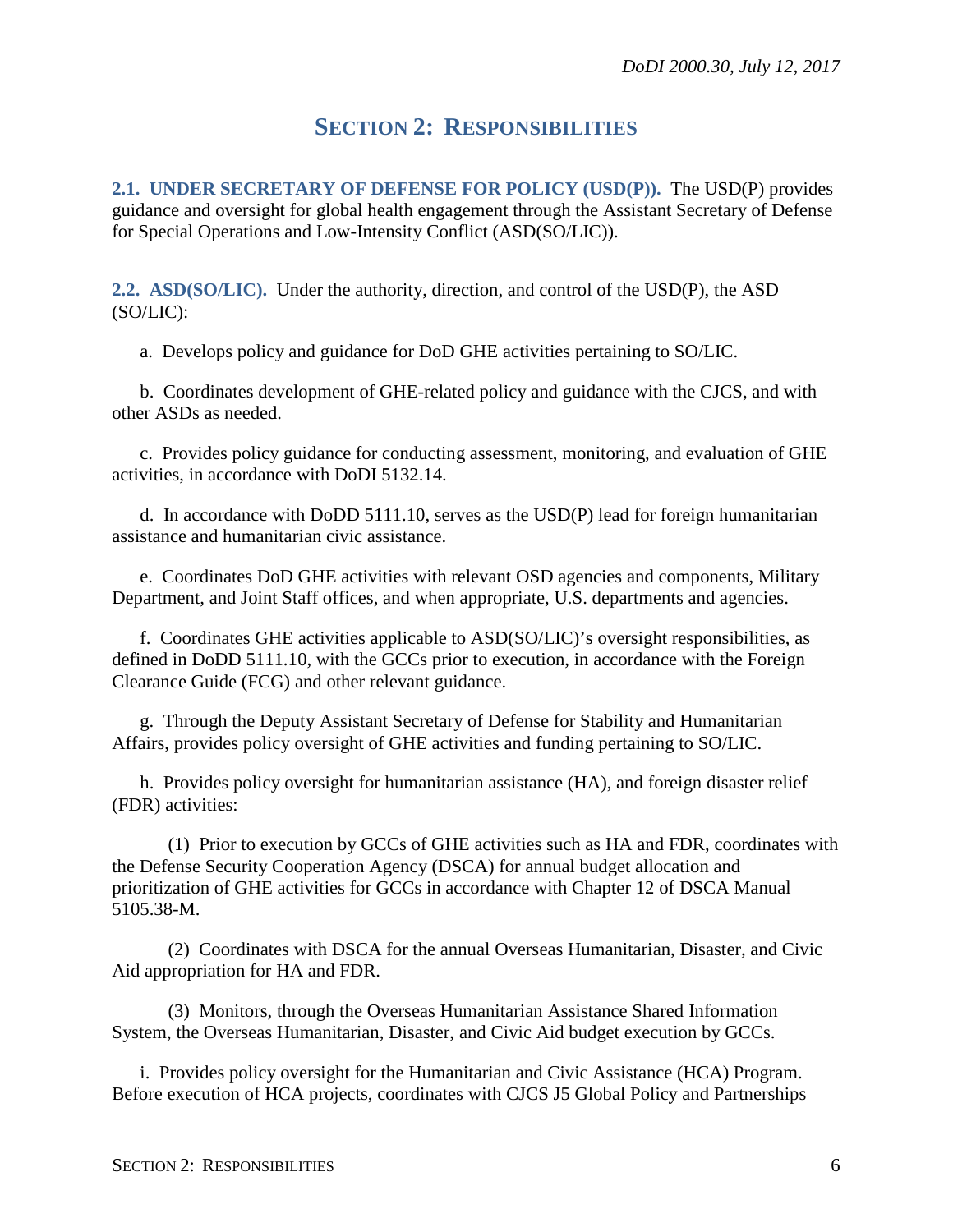(GPP) and utilizes the Overseas Humanitarian Assistance Shared Information System, a database managed by DSCA to review, approve, monitor, and report on all DoD HA and HCA activities as executed by the GCCs.

j. Serves as DoD GHE Council Chair, in accordance with Section 4 of this issuance.

k. Coordinates responses to congressional inquiries on GHE. Prepares and submits reports to Congress in compliance with statutory requirements, other requests for information, program evaluations, and fiscal audit requests, as they relate to GHE.

l. Informs the DoD GHE Council of ASD(SO/LIC)'s relevant programs and capabilities that are being used, or could be used, to conduct GHE activities.

m. Provides oversight for assessment, monitoring, and evaluation of HA activities in accordance with DoDI 5132.14 and the August 10, 2016, OSD Policy Guidance.

#### <span id="page-6-0"></span>**2.3. ASSISTANT SECRETARY OF DEFENSE FOR HOMELAND DEFENSE AND GLOBAL SECURITY (ASD(HD&GS)).** Under the authority, direction, and control of the USD(P), and in accordance with DoDD 5111.13, the ASD(HD&GS):

a. Serves as the USD(P) lead for GHE policies, programs, and activities related to countering weapons of mass destruction (CWMD) and homeland defense, and global health security.

b. Oversees the development of international partnership capacity to combat weapons of mass destruction, in accordance with DoDD 2060.02.

c. Serves as DoD lead for the Global Health Security Agenda, in support of the November 4, 2016 White House Executive order.

d. Coordinates GHE activities applicable to ASD(HD&GS)'s oversight responsibilities, as defined in DoDD 5111.13, with the GCCs prior to execution, in accordance with the FCG and other relevant guidance.

e. Participates in the DoD GHE Council, in accordance with Section 4 of this issuance, coordinates with members of the Council on matters related to the GHSA, and informs the Council of relevant programs and capabilities that are being used, or can be used, to conduct GHE activities.

f. Participates in the GHSA Interagency Review Council, as convened by the National Security Council, apprising that Council of GHSA-related activities within respective DoD agencies and components, and as necessary, representing DoD GHE equities aligned to achieving GHSA objectives.

<span id="page-6-1"></span>**2.4. UNDER SECRETARY OF DEFENSE FOR PERSONNEL AND READINESS (USD(P&R)).** The USD(P&R) develops policies, plans, and programs for health and medical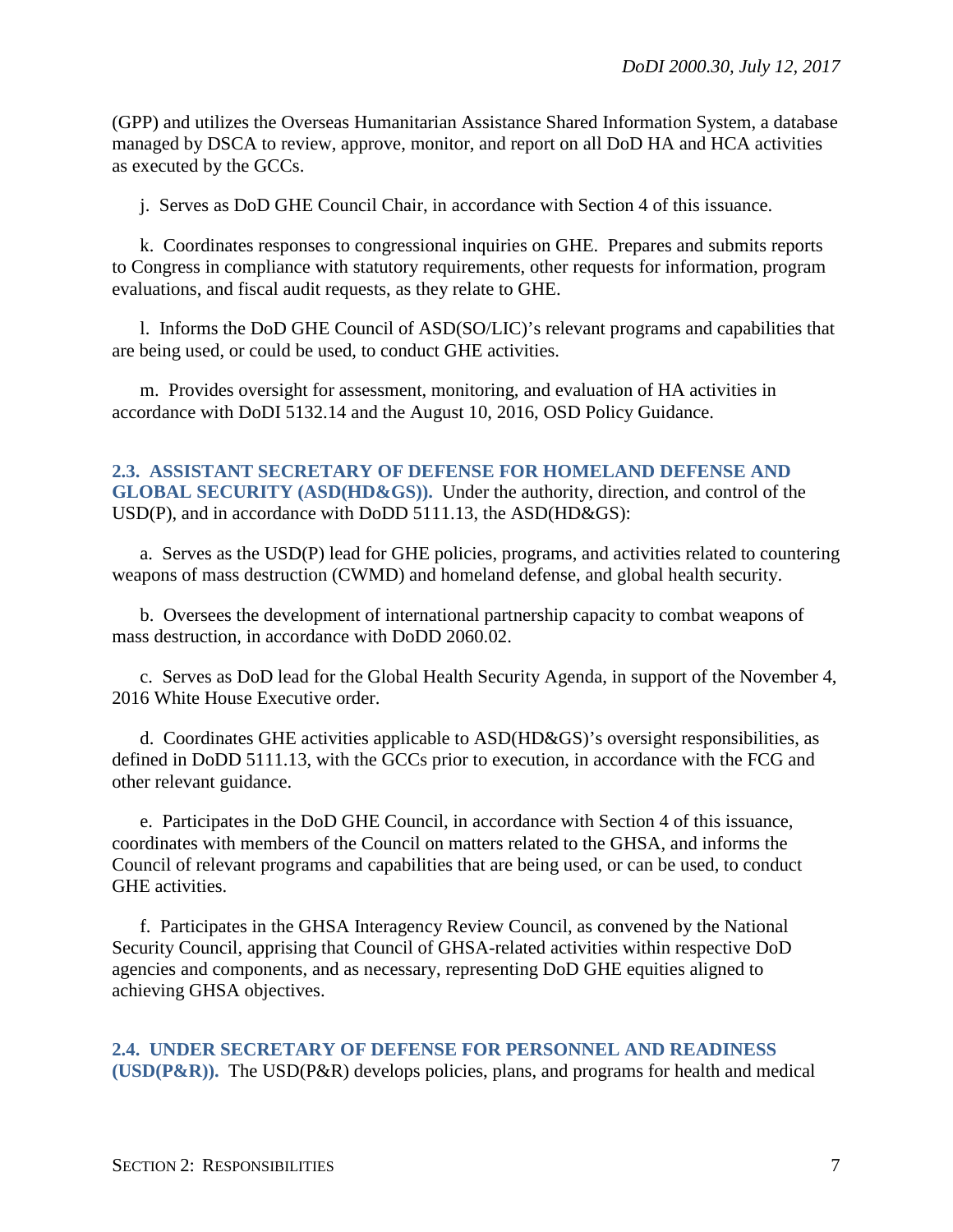affairs to provide and maintain readiness, and to provide health services and support to Service members and others entitled to or determined eligible for DoD medical care.

<span id="page-7-0"></span>**2.5. ASSISTANT SECRETARY OF DEFENSE FOR HEALTH AFFAIRS (ASD(HA)).** Under the authority, direction, and control of the USD(P&R), and in accordance with DoDD 5136.01, the ASD(HA):

a. Develops and oversees:

(1) Human and animal health, force health protection, and agriculture-related DoD GHE policies, programs, and activities. As required, coordinates with CJCS J5 Global Policy and Partnerships for review of HCA-related projects under this category.

(2) Policies regarding required competencies, professional conduct and standards of Military Health System personnel in the planning, conduct, assessment, monitoring, and evaluation of DoD GHE activities.

b. Oversees:

(1) The Uniformed Services University of the Health Sciences, including the Center for Global Health Engagement (www.cghe.org).

(2) The Defense Health Agency, including the Armed Forces Health Surveillance Branch and the DoD Veterinary Services Branch.

c. Ensures that Military Health System research, development, and acquisition activities address DoD GHE capabilities and needs, as appropriate.

d. Coordinates GHE activities applicable to ASD(HA)'s responsibilities, as defined in DoDD 5136.01, with the GCCs prior to execution, in accordance with the FCG and other relevant guidance.

e. Participates in the DoD GHE Council, in accordance with Section 4 of this issuance, and informs the Council of relevant programs and capabilities that are being used, or can be used, to conduct GHE activities.

f. Participates in the GHSA Interagency Review Council, as convened by the National Security Council, apprising that Council of GHSA-related activities within respective DoD agencies and components, and as necessary, representing DoD GHE equities aligned to achieve GHSA objectives.

<span id="page-7-1"></span>**2.6. UNDER SECRETARY OF DEFENSE FOR ACQUISITION, TECHNOLOGY, AND LOGISTICS (USD(AT&L)).** The USD(AT&L) is the principal advisor for all matters concerning defense acquisition, technology, and logistics; and provides guidance on global health engagement related to nuclear, chemical, and biological defense through the Assistant Secretary of Defense for Nuclear, Chemical, and Biological Defense Programs (ASD(NCB)).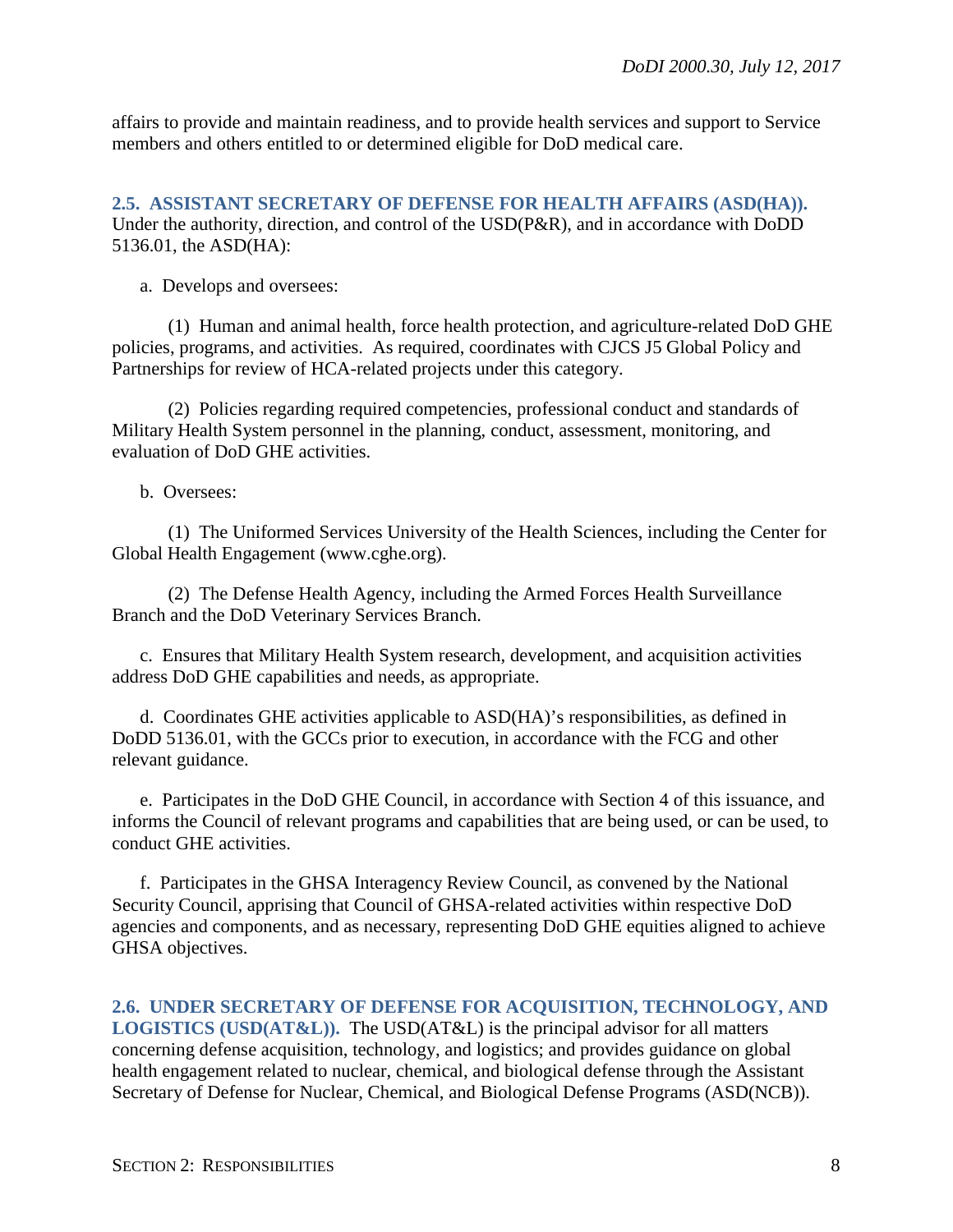#### <span id="page-8-0"></span>**2.7. ASSISTANT SECRETARY OF DEFENSE FOR NUCLEAR, CHEMICAL, AND BIOLOGICAL DEFENSE PROGRAMS (ASD(NCB)).** Under the authority, direction, and control of the USD(AT&L), the ASD(NCB):

a. Serves as the principal advisor to the Secretary and Deputy Secretary of Defense and the USD(AT&L) for nuclear energy, nuclear weapons, and chemical and biological defense.

b. Serves as the USD(AT&L) lead for DoD GHE-related activities and the primary point of contact in the Office of the USD(AT&L) for CWMD matters.

c. Develops policies, provides advice, makes recommendations, and serves as the USD(AT&L) lead for DoD GHE-related activities regarding: chemical, biological, radiological, and nuclear (CBRN) medical and non-medical defense; safety and security of chemical and biological agents; CWMD; NCB arms control activities; and related plans and programs.

d. Coordinates oversight of CWMD research, development, and acquisition activities with the USD(P), USD(P&R), Under Secretary of Defense for Intelligence, and Assistant Secretary of Defense for Research and Engineering.

e. Coordinates GHE activities applicable to ASD(NCB)'s responsibilities, as defined in DoDD 5134.08, with the GCCs prior to execution, in accordance with the FCG and other relevant guidance.

f. Participates in the DoD GHE Council, in accordance with Section 4 of this issuance, and informs the Council of relevant programs and capabilities that are being used, or could be used, to conduct GHE activities.

<span id="page-8-1"></span>**2.8. DIRECTOR, DEFENSE SECURITY COOPERATION AGENCY (DSCA).** Under the authority, direction, and control of the USD(P), and in accordance with DoDD 5105.65, the Director, DSCA:

a. Executes and administers all security cooperation programs and activities of the Department of Defense involving the provision of defense articles, military training, and other defense-related services by grant, loan, cash sale, or lease.

b. Consistent with statutory requirements, ensures applicable GHE is incorporated into the full spectrum of security cooperation planning.

c. Exercises overall program management responsibility for DoD humanitarian assistance and demining activities, including those that constitute GHE, funded by the Overseas Humanitarian Disaster and Civic Aid, also known as "OHDACA" appropriation, in coordination with the ASD(SO/LIC).

d. Manages the Overseas Humanitarian Assistance Shared Information System (OHASIS) database.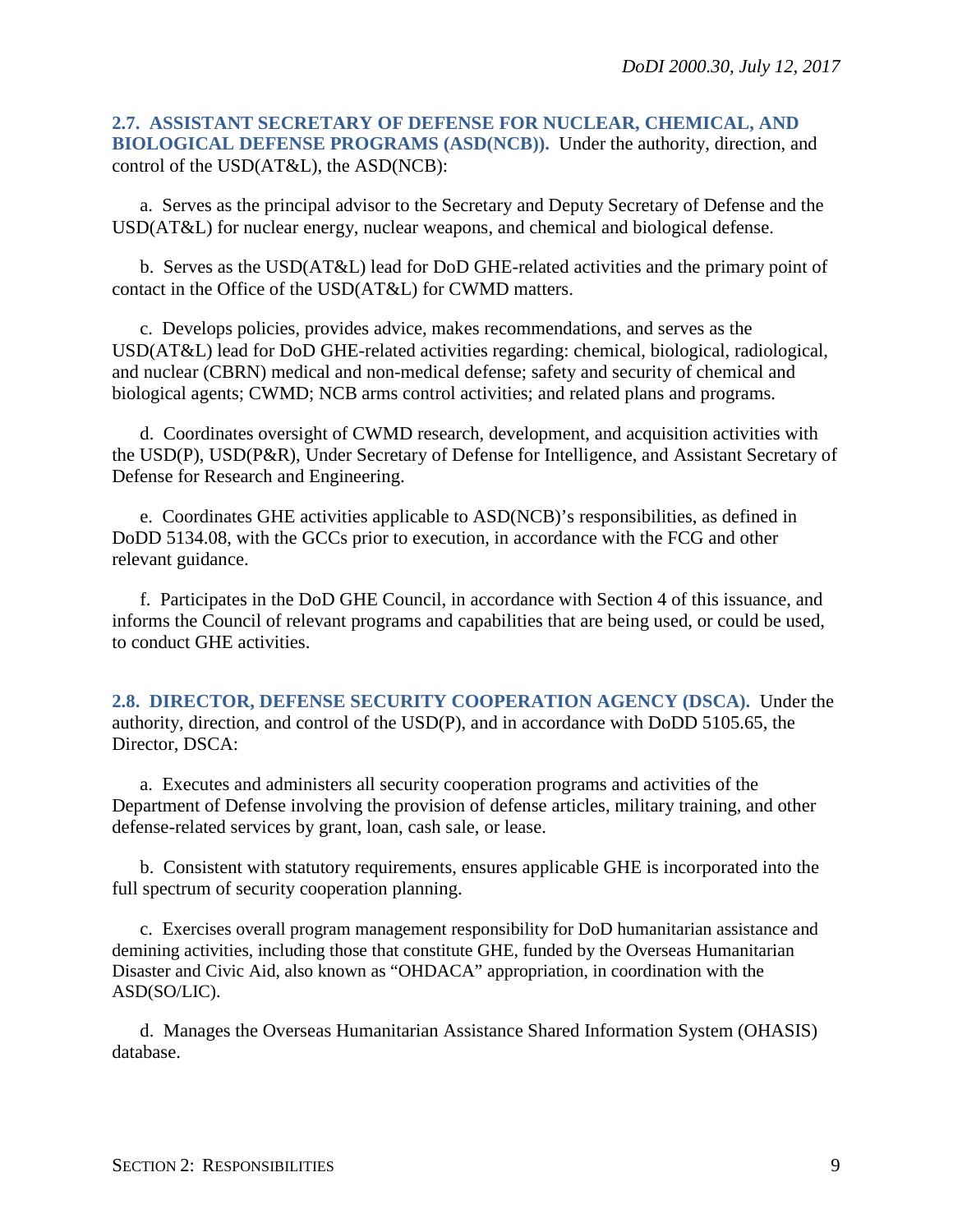e. Assists ASD(SO/LIC) in developing, coordinating, implementing, and managing HA policy and procedures.

f. Participates in the DoD GHE Council, in accordance with Section 4 of this issuance, and informs the Council of relevant programs and capabilities that are being used, or can be used, to conduct GHE activities.

g. In accordance with Sections 382 and 386 of Title 10, United States Code, consolidates security cooperation-related activities information, submitted by the Military Departments, GCCs, and NGB for each fiscal year by country for inclusion in required congressional security cooperation annual reports.

<span id="page-9-0"></span>**2.9. SECRETARIES OF THE MILITARY DEPARTMENTS.** The Secretaries of the Military Departments:

a. Prepare budget and programming requests compliant with DoDD 7045.14.

b. Allocate approved funds for DoD GHE activities to GCCs under appropriate budgetary authorities. Provide periodic reporting data as directed by DoD relevant to the execution of GHE activities.

c. Review and recommend changes to the CJCS for DoD GHE activities proposed by the GCCs, as appropriate. This will ensure activities enhance the specific operational readiness skills of the U.S. military personnel who participate in such activities.

d. Integrate foreign language, cultural, and regional proficiency capabilities into DoD GHE pre-deployment training and preparation in accordance with DoDDs 1322.18, 5100.03, 5100.46, 5132.03, and 5160.41E, and DoD Instruction (DoDI) 5160.70.

e. Plan, coordinate and prioritize GHE activities applicable to the Services' responsibilities, as defined in DoDDs 1322.18, 5100.03, 5132.03, 5105.65, and 5160.41E, and DoDI 5160.70, with the GCCs prior to execution, in accordance with the FCG and other relevant guidance.

f. Participate as members of the DoD GHE Council, in accordance with Section 4 of this issuance.

#### <span id="page-9-1"></span>**2.10. CJCS.** The CJCS:

a. Monitors execution of DoD GHE operations and activities by the GCCs.

b. Participates in the DoD GHE Council, in accordance with Section 4 of this issuance.

c. Assists ASD(SO/LIC) in developing, coordinating, implementing, and managing HCA policy and procedures.

<span id="page-9-2"></span>**2.11. CHIEF, NATIONAL GUARD BUREAU.** The Chief, National Guard Bureau: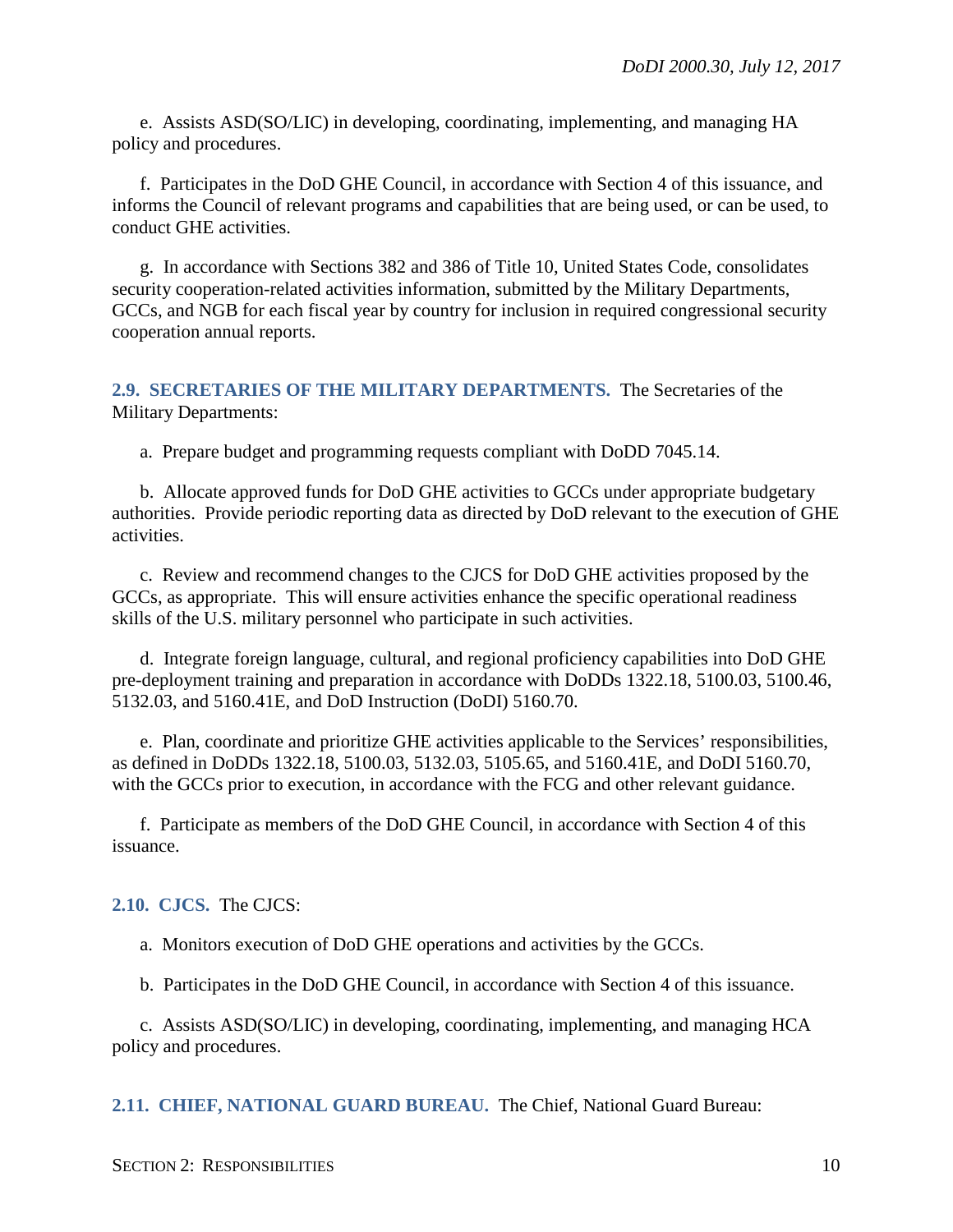a. Plans, coordinates, and prioritizes its GHE activities with the relevant GCC and U.S. Chief of Mission (COM) prior to execution, in accordance with DoDI 5111.20, the FCG, and other relevant guidance.

b. Participates in the DoD GHE Council, in accordance with Section 4 of this issuance.

#### <span id="page-10-0"></span>**2.12. GCCs.** The GCCs:

a. Plan and execute DoD GHE activities in their area of responsibility (AOR), including the identification of language, regional expertise, and cultural capabilities required to execute and support DoD GHE activities.

b. Coordinate with interagency GCC liaison officers and with requisite USG country team personnel at relevant embassies to identify appropriate DoD GHE activities consistent with the U.S. Embassy's Integrated Country Strategy and its applicable health, social, economic, and environmental mission goals and objectives and, if applicable, complementary to USAID's Country Development Cooperation Strategy.

c. Develop an annual execution plan for command GHE activities within their respective AORs.

d. Ensure a united effort for all GHE activities by synchronizing and integrating component GHE operations and activities into theater campaign plans. In accordance with the June 1, 2015, OSD Memorandum and the August 29, 2016, Deputy Secretary of Defense Memorandum, the Global Theater Security Cooperation Management Information System should be used to record GHE activities and to identify appropriate links among campaign objectives and de-conflict campaign plan activities.

e. Ensure command GHE activities in their respective AORs conform to U.S. policy guidelines and principles by establishing appropriate policies and procedures for component commands and offices of security cooperation.

f. Conduct command GHE activities with the approval of the appropriate U.S. Ambassador, or designee.

g. Obtain any required diplomatic notes, temporary status of forces agreements, or memoranda of agreement required to conduct GHE activities, in accordance with applicable regulations and procedures.

h. Measure effectiveness and evaluate the outcomes of command GHE operations in accordance with DoDI 5132.14.

i. Inform the DoD GHE Council of the GCC's GHE activities.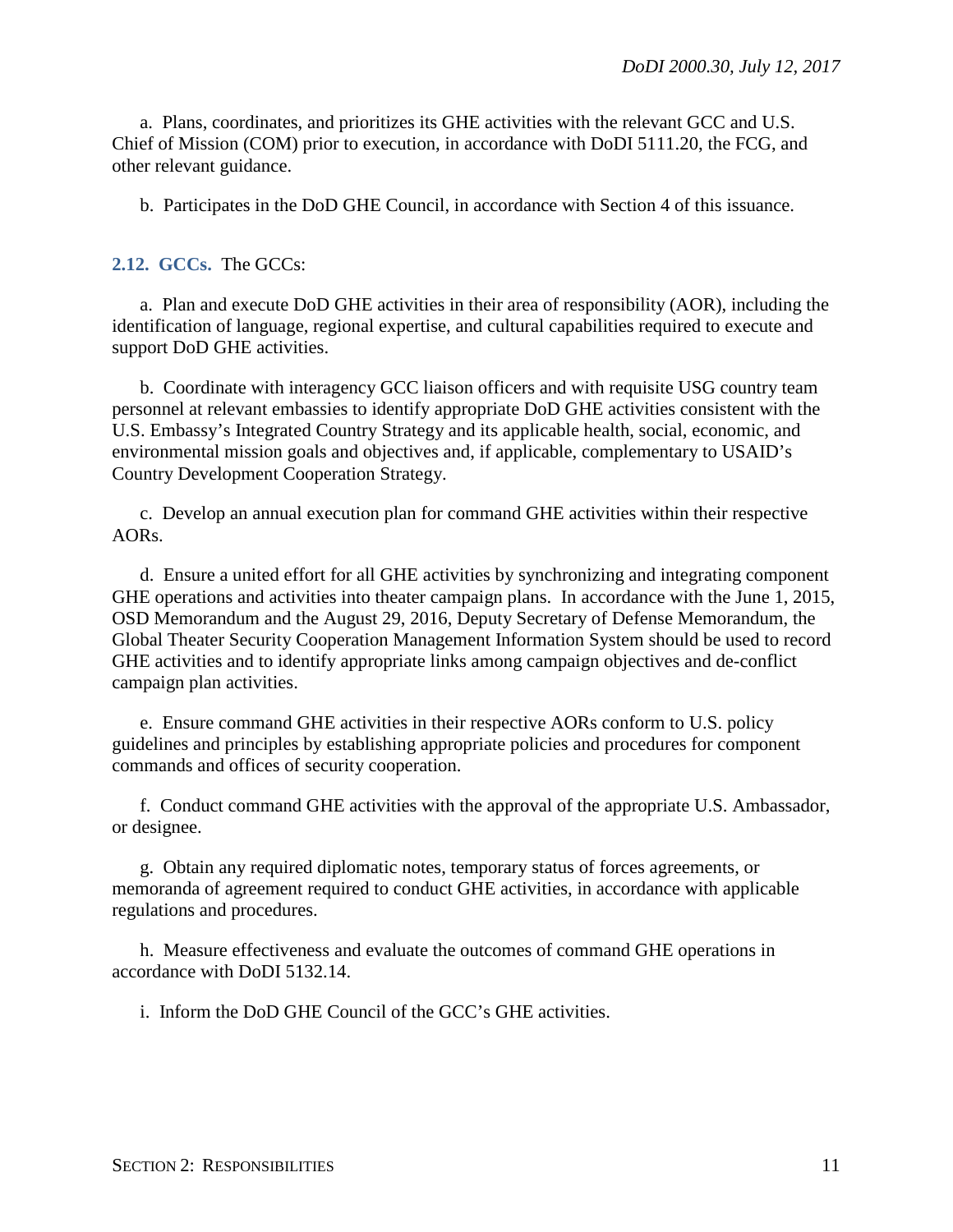## **SECTION 3: DOD GHE ACTIVITIES**

<span id="page-11-0"></span>In addition to the responsibilities in Section 2, OSD, the Military Departments, the Joint Staff, the National Guard Bureau, and Combatant Commands will, in the conduct of GHE activities with PN entities:

a. Include both military-to-military and military-to-civilian engagement activities in support of joint and civil-military operations, in accordance with Joint Publications 3-0 and 3-57. GHE activities establish, reconstitute, maintain, or improve the capabilities or capacities of the PN's military, civilian health sector, or its Ministry of Defense, Ministry of Health, and/or appropriate PN ministry or agency in order to achieve USG national security objectives and DoD strategic objectives.

b. Use the full spectrum of DoD health capabilities to execute and support:

(1) Force health protection, in accordance with DoDD 6200.04.

(2) Foreign humanitarian assistance, in accordance with Joint Publication 3-29.

(3) Foreign disaster response, in accordance with DoDD 5100.46.

(4) Humanitarian and civic assistance, in accordance with DoDI 2205.02.

(5) Cooperative threat reduction to counter weapons of mass destruction, in accordance with DoDD 2060.02.

(6) Stability operations, in accordance with DoDD 3000.05 and DoDI 6000.16 as applicable.

(7) Veterinary public and animal health services, in accordance with DoDD 6400.04E.

(8) Other security cooperation activities, in accordance with DoDD 5132.03.

c. Plan, coordinate, and prioritize with the GCCs prior to execution, in accordance with GCC theater campaign plans, the FCG, and other relevant guidance.

d. Support DoD efforts to promote regional stability and security by achieving theater campaign plan objectives and Guidance for the Employment of the Force end-states.

e. Conceive, plan, and execute GHE activities in coordination with the respective U.S. Embassy; relevant U.S. departments and agencies; and with approval by the PN's military, national, and local civilian authorities.

f. Ensure GHE activities are consistent with relevant U.S. Embassy-integrated country strategies and complement, not duplicate, other forms of assistance provided to the PN by:

(1) Other DoD entities.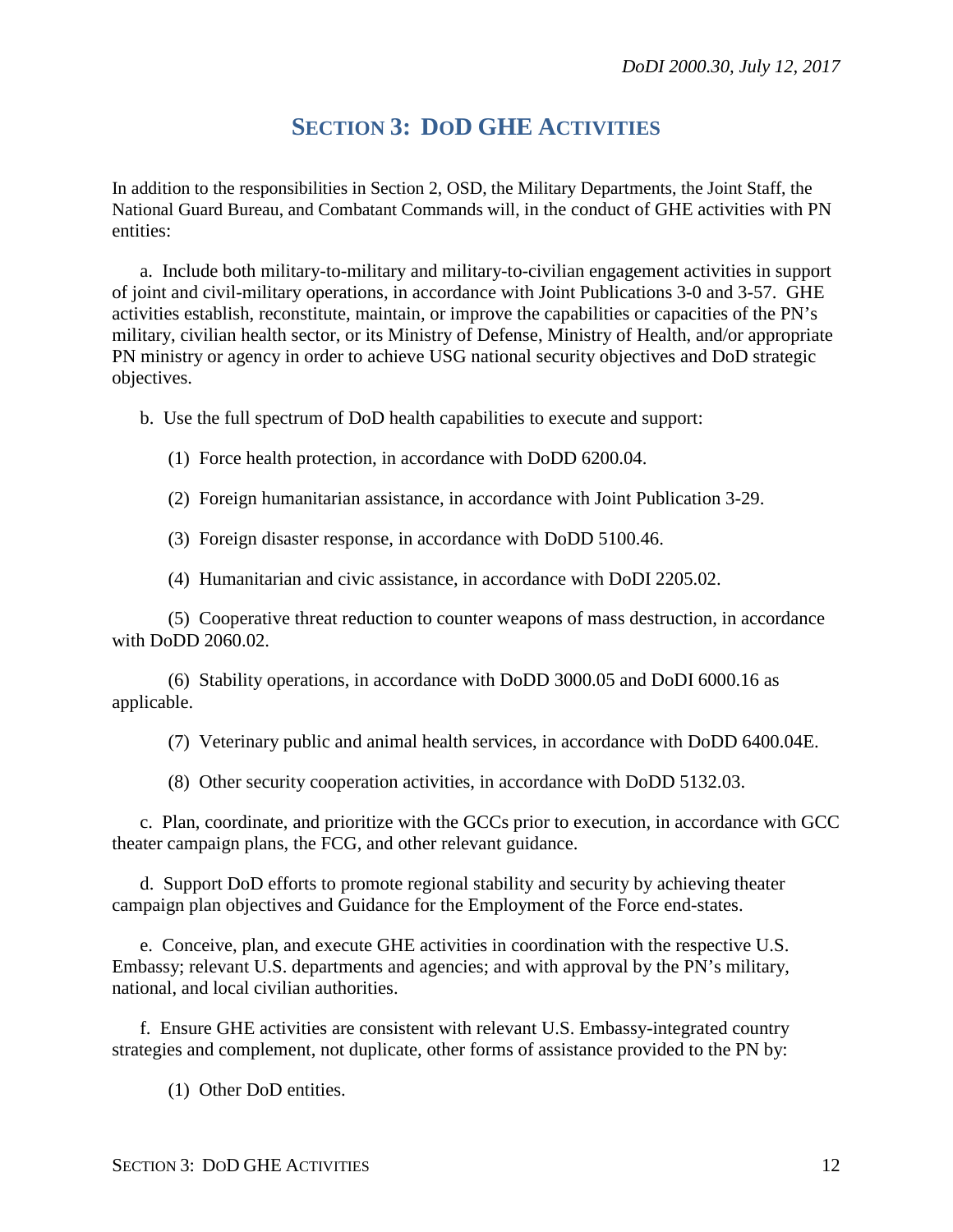(2) Department of State.

(3) USAID.

(4) Other USG departments or agencies.

g. Limit direct health care to PN populations, except when required or requested by the PN and during humanitarian civic assistance activities designed for the purposes of individual and unit-level training of DoD personnel.

(1) Activities involving direct health care to PN human and animal populations should be undertaken with caution and require extensive planning and coordination with U.S departments and agencies, as well as PN medical authorities, and international civilian health professionals, as applicable.

(2) Direct health care planning will emphasize PN autonomy and include:

(a) An assessment of the capabilities of the local healthcare systems.

(b) A clear statement of desired clinical outcomes.

(c) Steps to minimize disruption of the local healthcare system, in compliance with U.S., PN, and international laws.

(d) Measures to maximize long-term effects and promote sustainability of care with the PN health systems.

(3) These activities should augment, not replace, the PN health systems:

- (a) Minimize the displacement of PN health systems and PN practitioners.
- (b) When possible, avoid initiating treatment that is not sustainable by the PN.
- (c) Redirect patients back into the PN health systems as soon as practicable.

h. Assess, when applicable, the achievement of sustainable health improvements, as well as effectiveness in achieving security strategy objectives and military end-states in accordance with Section 715 of Public Law 112-239.

i. Review and submit security cooperation-related activities information for each fiscal year, by country, for inclusion in required congressional security cooperation annual reports, in accordance with Sections 382 and 386 of Title 10, United States Code.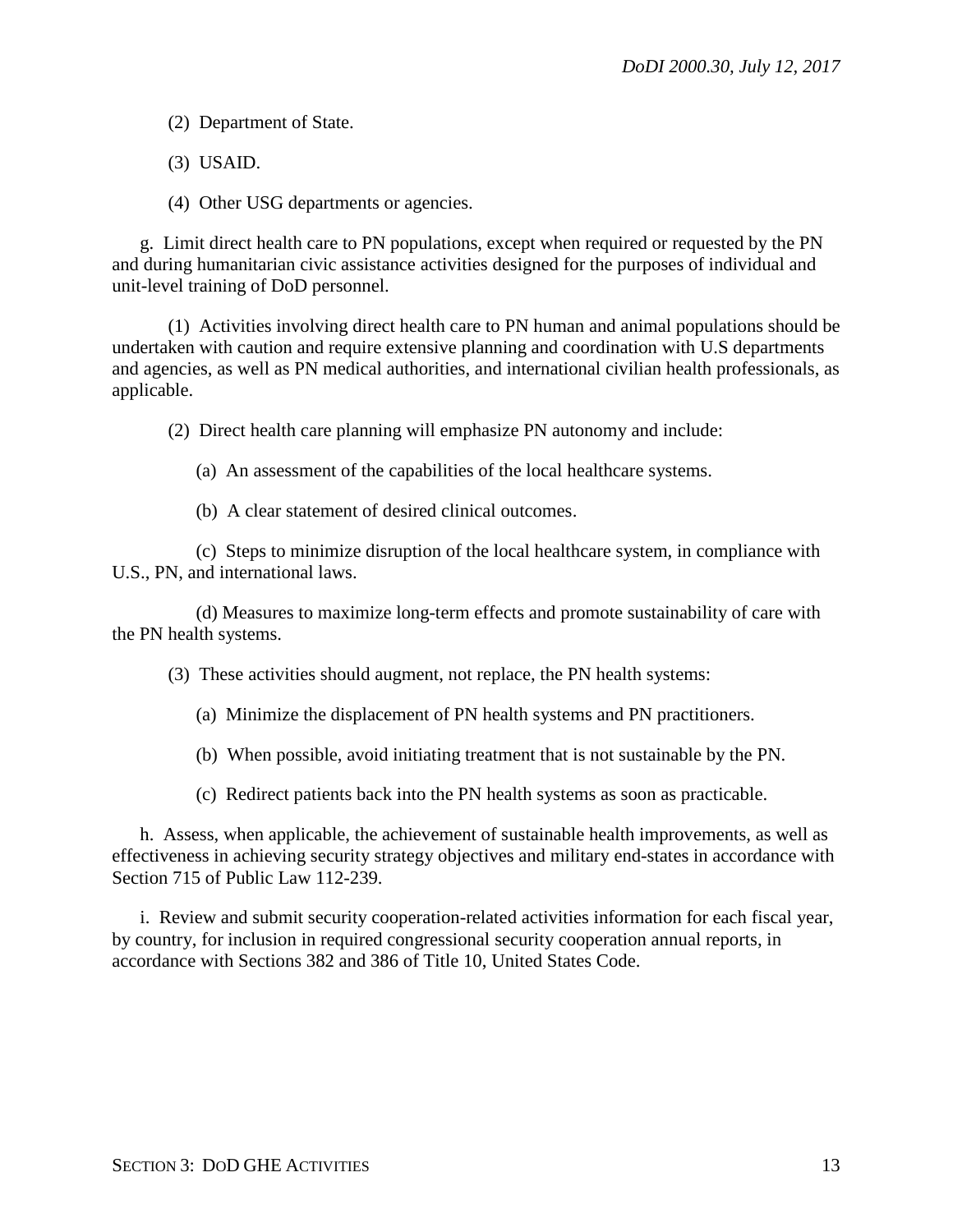# **SECTION 4: DOD GHE COUNCIL CHARTER**

<span id="page-13-1"></span><span id="page-13-0"></span>**4.1. DOD GHE COUNCIL PURPOSE.** Establishes functions, membership, responsibilities, and procedures for the GHE Council (referred hereafter as "the Council"), which aims to increase information sharing, improve collaboration, eliminate redundancy, increase efficiency, and promote best practices.

### <span id="page-13-2"></span>**4.2. DOD GHE COUNCIL FUNCTIONS.** The Council will:

a. Collaborate and coordinate on GHE strategic advice to the Secretary of Defense.

b. Coordinate GHE within DoD at the strategic policy level.

- c. Understand DoD GHE objectives.
- d. Evaluate and improve DoD's ability to meet its GHE objectives.
- e. Advocate for GHE inclusion in appropriate strategic policy and guidance documents.
- f. Improve awareness of GHE across DoD and among other agencies.

g. Promote GHE collaboration and partnering activities with Federal government and nongovernmental organizations.

h. Support, as appropriate, the USG response to international health emergencies.

<span id="page-13-3"></span>**4.3. RESPONSIBILITIES.** In accordance with Section 715 of Public Law 112–239, the Council serves to ensure that health engagements conducted by DoD are aligned with U.S. national security goals.

a. ASD(SO/LIC) will serve as the Chair of the Council and ensure participation in accordance with Paragraph 4.4.

b. ASD(HD/GS) will participate in accordance with Paragraph 4.4.

c. ASD(HA) will participate in accordance with Paragraph 4.4.

d. ASD(NCB) will participate in accordance with Paragraph 4.4.

e. The Joint Staff J-5, Strategic Plans and Policy, will participate in accordance with Paragraph 4.4. and will represent the GCCs and the Military Departments.

<span id="page-13-4"></span>**4.4. MEMBERSHIP.** See Figure 2. Organized into three main groups, the Council is composed of the following: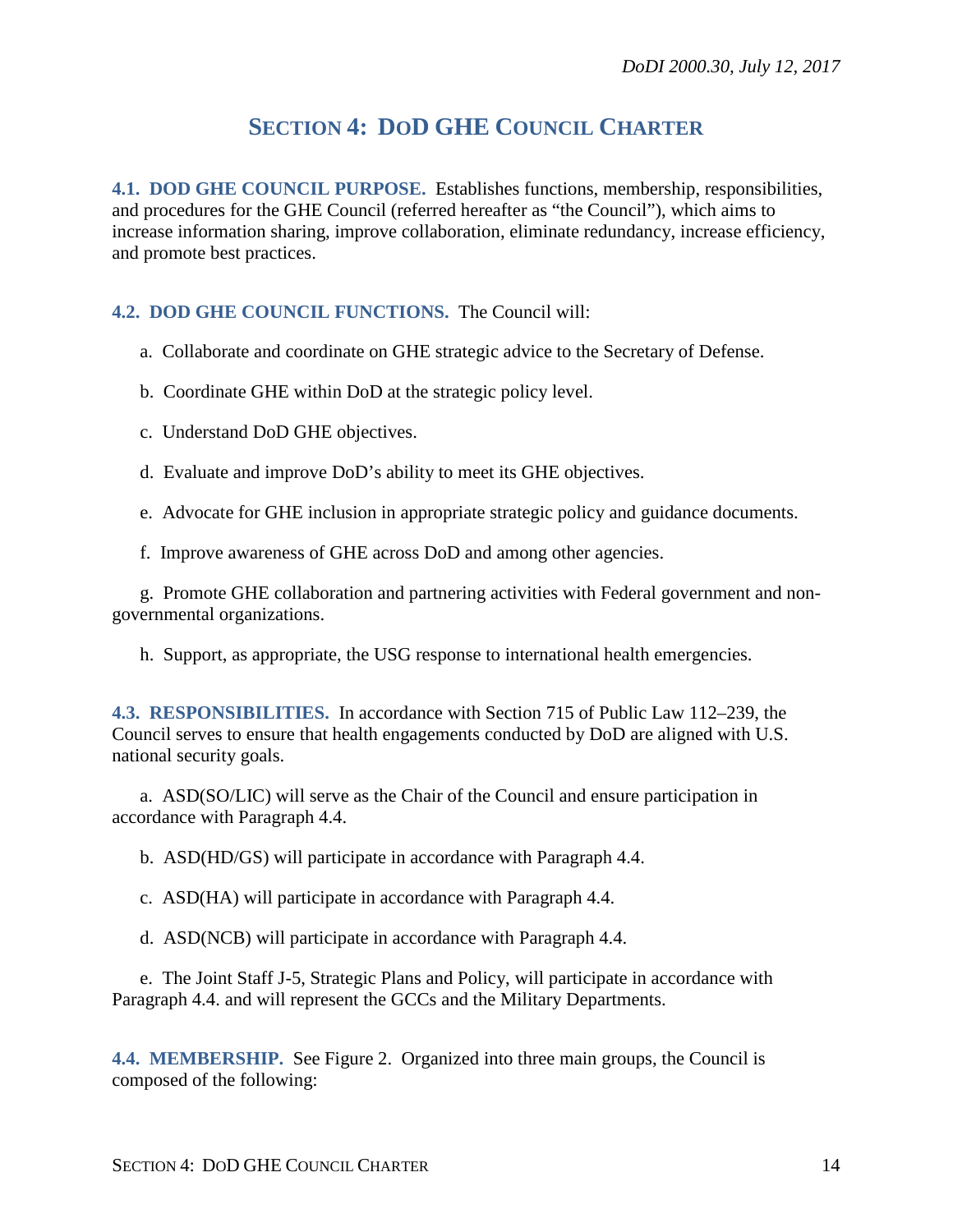<span id="page-14-0"></span>**a. Senior Group.** The Senior Group is comprised of:

- (1) ASD(SO/LIC).
- (2) ASD(HD/GS).
- (3) ASD(HA).
- (4) ASD(NCB).

(5) The Joint Staff, Director for Strategic Plans and Policy (J-5).

<span id="page-14-1"></span>**b. Deputy Group.** The Deputy Group is composed of:

(1) The Deputy Assistant Secretary of Defense for Stability and Humanitarian Affairs.

(2) The Deputy Assistant Secretary of Defense for Health Readiness Protection and Oversight.

(3) The Deputy Assistant Secretary of Defense for Countering Weapons of Mass Destruction.

(4) The Deputy Assistant Secretary of Defense for Homeland Defense Integration and Defense Support of Civil Authorities.

(5) The Deputy Assistant Secretary of Defense for Threat Reduction and Arms Control.

(6) The Deputy Assistant Secretary of Defense for Chemical and Biological Defense.

- (7) The Deputy Assistant Secretary of Defense for Security Cooperation.
- (8) The DSCA Representative (Senior Executive Service).

(9) The Deputy Director for Global Policy and Partnerships, Joint Staff (J5).

(10) The Joint Staff Surgeon.

(11) Army Representative (General officer or Senior Executive Service).

(12) Navy Representative (Flag officer or Senior Executive Service).

(13) Marine Corps Representative (General officer or Senior Executive Service).

(14) Air Force Representative (General officer or Senior Executive Service).

(15) National Guard Bureau Representative (General officer or Senior Executive Service).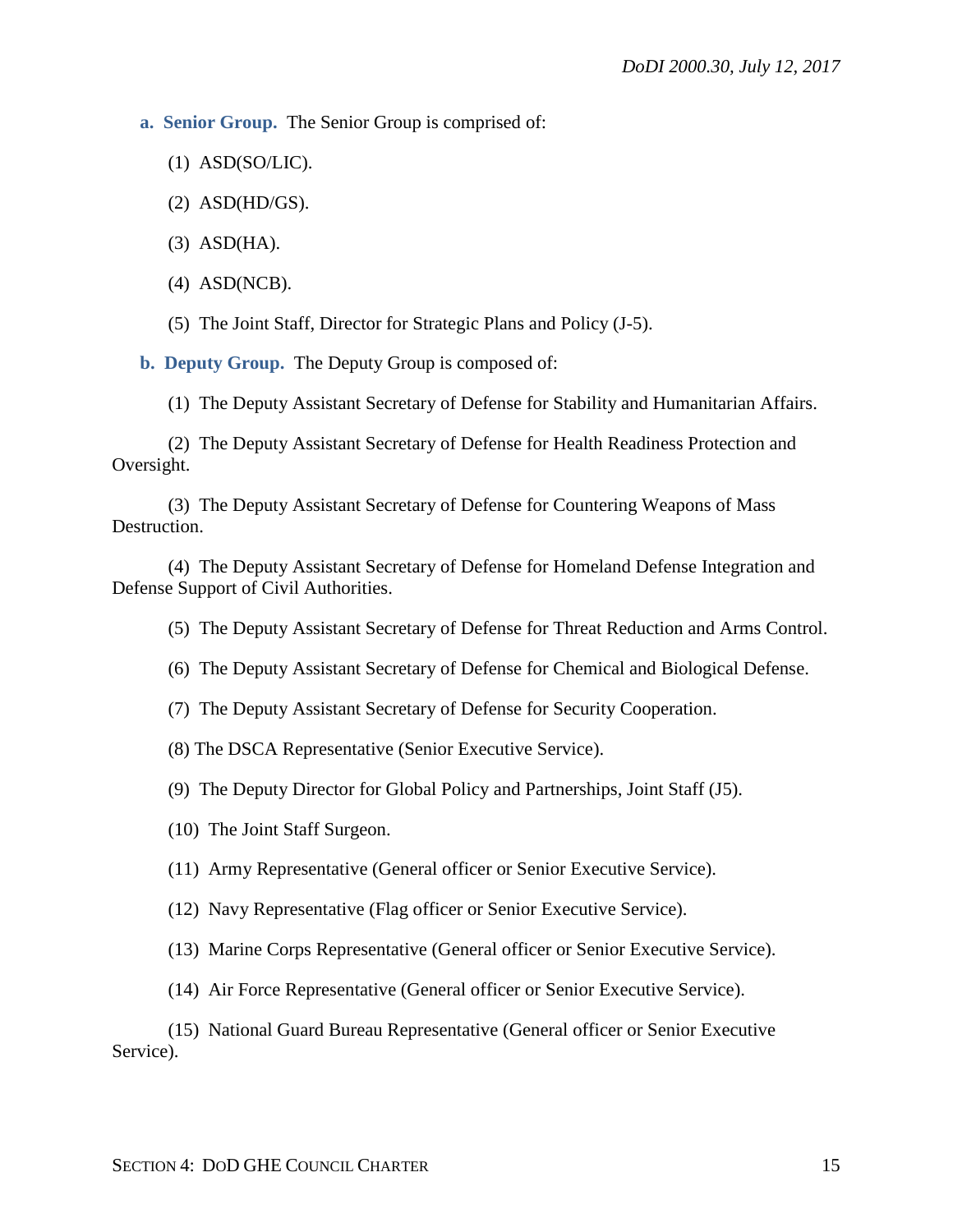(16) The Commandant of the U.S. Coast Guard will be invited to send an appropriate representative to participate as an ad-hoc member.

<span id="page-15-0"></span>**c. Action Officer Group.** The Action Officer Group is composed of:

(1) Deputy Group members' action officers.

(2) Representatives from the GCCs and from DoD agencies and academic institutions involved in DoD GHE may attend. This includes, but is not limited to, the Defense Health Agency, the Defense Threat Reduction Agency, the Uniformed Services University of the Health Sciences, and the National Defense University.

(3) Other DoD members may be invited to participate on an ad-hoc basis.

(4) Non-DoD guests may be invited to participate as required.

#### <span id="page-15-1"></span>**4.5. PROCEDURES.**

a. Recommendations and decisions will be made by consensus.

b. The Senior Group will meet at least annually.

c. The Deputy Group will:

(1) Meet at least semi-annually.

(2) Be chaired by Deputy Assistant Secretary of Defense for Stability and Humanitarian Affairs.

(3) Prioritize issues for the Action Officer Group to address.

(4) Establish additional working groups to address specific issues as required.

d. The Action Officer Group will submit a summary of its activities to the Deputy Group prior to every Deputy Group's semiannual meeting.

e. The Office of the Deputy Assistant Secretary of Defense for Health Readiness Policy and Oversight will provide administrative support. This includes:

(1) Distribution of meeting announcements.

(2) Drafting agendas and read-ahead materials in advance of the Council meetings.

(3) Distribution of meeting summaries, along with copies of presentations and reports as early as possible after each meeting, as appropriate.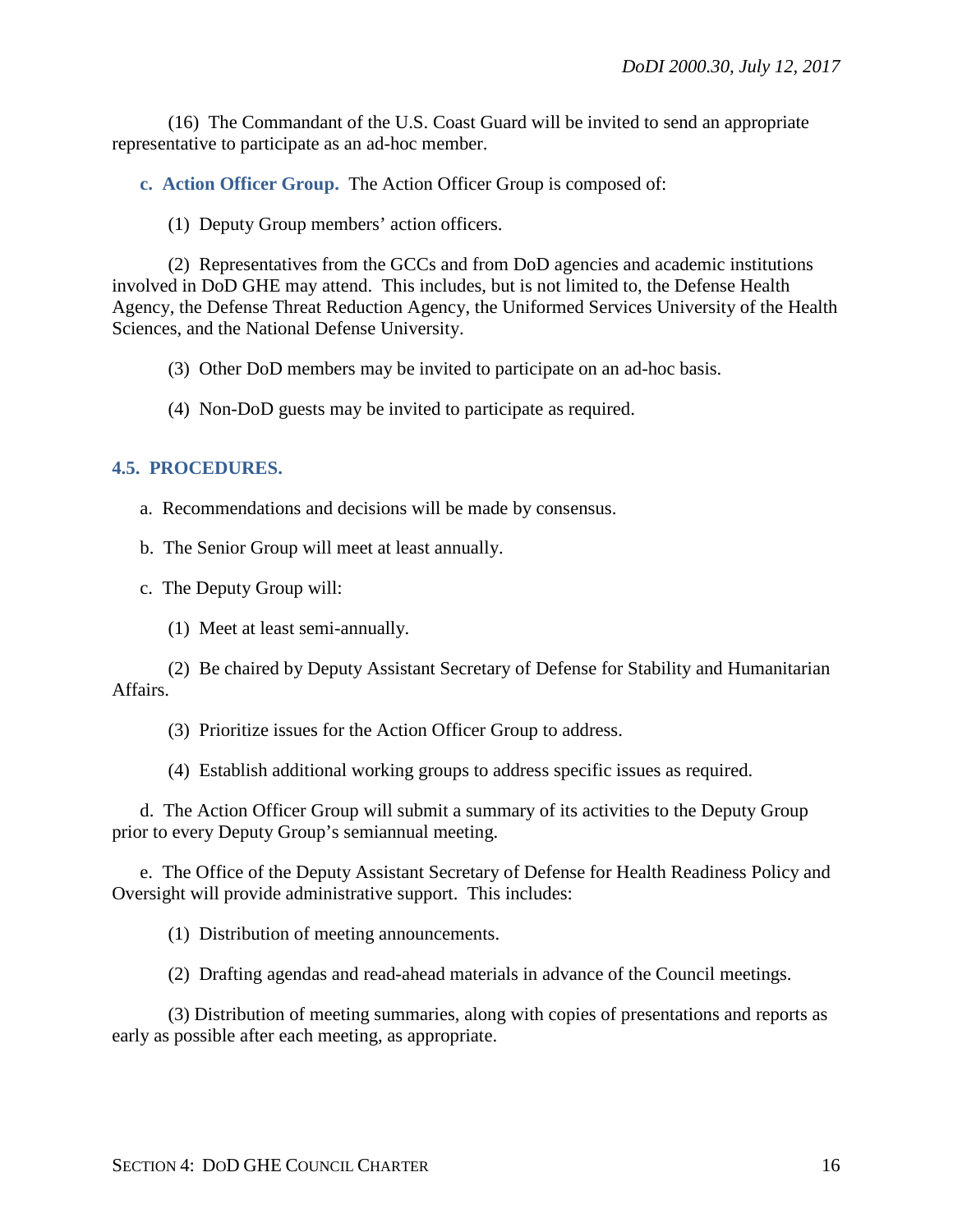

#### **Figure 2. DoD GHE Council Membership**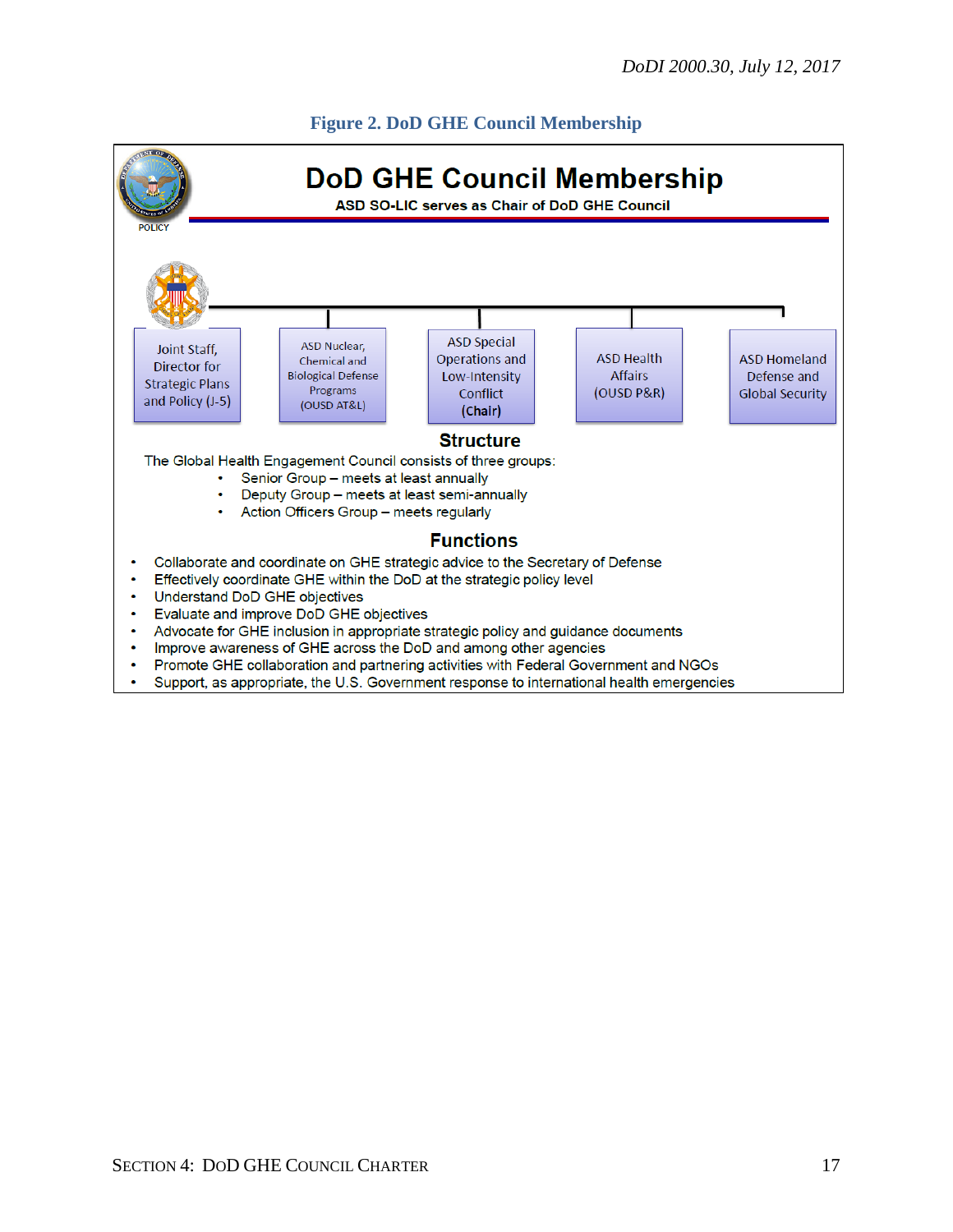## **GLOSSARY**

### <span id="page-17-1"></span><span id="page-17-0"></span>**G.1. ACRONYMS.**

| <b>AOR</b>    | area of responsibility                                               |
|---------------|----------------------------------------------------------------------|
| <b>AMHS</b>   | automated message handling system                                    |
| ASD(HA)       | Assistant Secretary of Defense for Health Affairs                    |
| ASD(NCB)      | Assistant Secretary of Defense for Nuclear, Chemical, and Biological |
|               | <b>Defense Programs</b>                                              |
| $ASD(HD\&GS)$ | Assistant Secretary of Defense for Homeland Defense and Global       |
|               | Security                                                             |
| ASD(SO/LIC)   | Assistant Secretary of Defense for Special Operations and Low-       |
|               | <b>Intensity Conflict</b>                                            |
|               |                                                                      |
| <b>CJCS</b>   | Chairman of the Joint Chiefs of Staff                                |
| <b>CWMD</b>   | countering weapons of mass destruction                               |
|               |                                                                      |
| <b>DoDD</b>   | DoD directive                                                        |
| <b>DoDI</b>   | DoD instruction                                                      |
| <b>DSCA</b>   | <b>Defense Security Cooperation Agency</b>                           |
| <b>DTG</b>    | date time group                                                      |
|               |                                                                      |
| <b>FCG</b>    | Foreign Clearance Guide                                              |
| <b>FDR</b>    | foreign disaster relief                                              |
| GCC           | Geographic Combatant Commander                                       |
| <b>GHE</b>    | global health engagement                                             |
| <b>GHSA</b>   | Global Health Security Agenda                                        |
|               |                                                                      |
| HA            | humanitarian assistance                                              |
| <b>HCA</b>    | humanitarian and civic assistance                                    |
|               |                                                                      |
| <b>PN</b>     | partner nation                                                       |
|               |                                                                      |
| USD(AT&L)     | Under Secretary of Defense for Acquisition, Technology, and          |
|               | Logistics                                                            |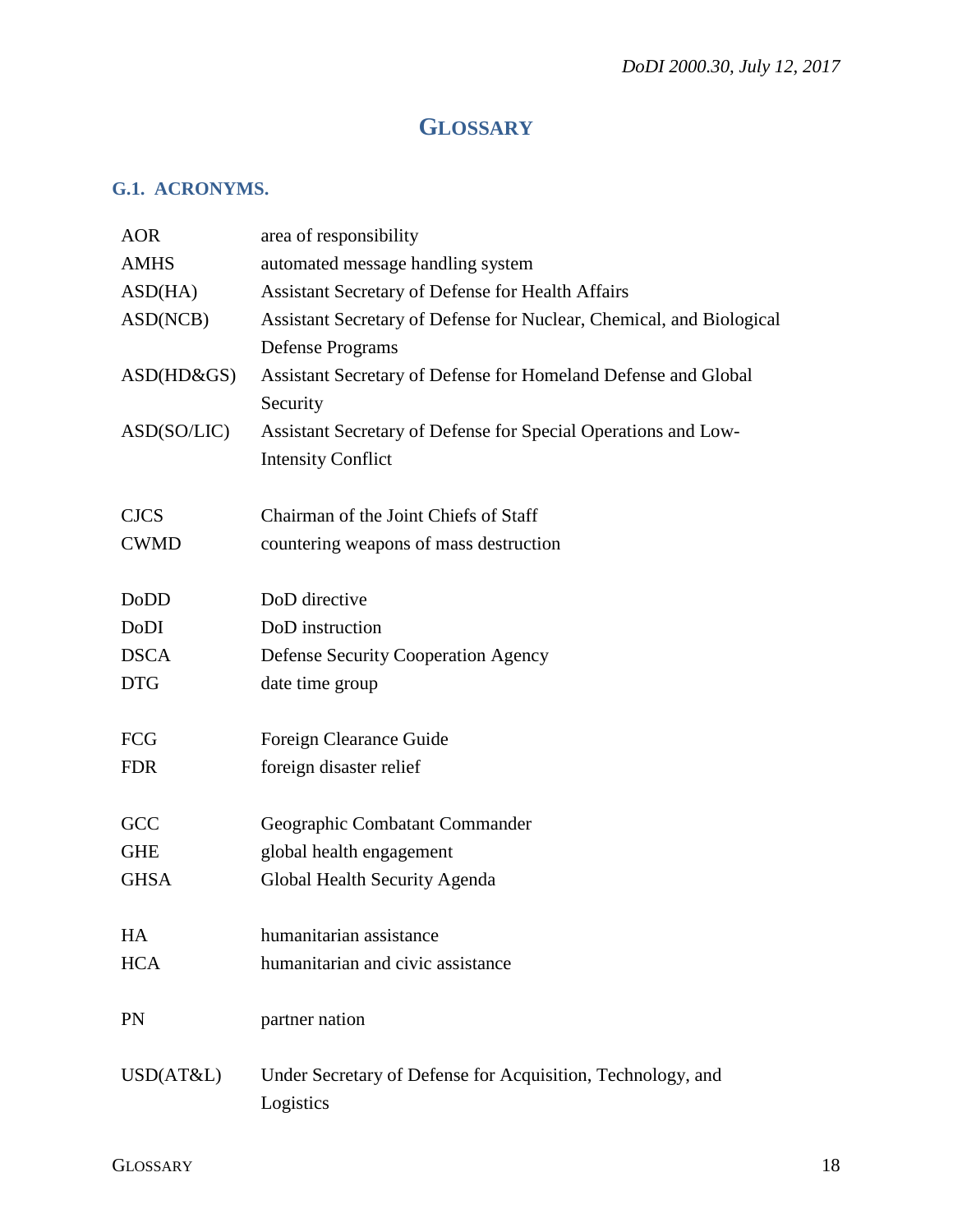| USD(P)      | Under Secretary of Defense for Policy                  |
|-------------|--------------------------------------------------------|
| $USD(P\&R)$ | Under Secretary of Defense for Personnel and Readiness |

<span id="page-18-0"></span>**G.2. DEFINITIONS.** Unless otherwise noted, these terms and their definitions are for the purpose of this issuance.

**DoD GHE.** Interaction between individuals or elements of DoD and those of a PN's armed forces or civilian authorities, in coordination with other U.S. Government departments and agencies, to build trust and confidence, share information, coordinate mutual activities, maintain influence, and achieve interoperability in health-related activities that support U.S. national security policy and military strategy. GHE activities establish, reconstitute, maintain, or improve the capabilities or capacities of the PN's military or civilian health sector, or those of the DoD. This term and its definition are proposed for inclusion in the next edition of the DoD Terminology Program.

**GHSA.** An international initiative to enhance global capabilities to prevent, detect, and respond to infectious disease threats. GHSA is designed to break down barriers between the health, defense, security, and development sectors by creating common, measureable targets that can only be achieved through the employment of a collaborative, whole-of-government approach.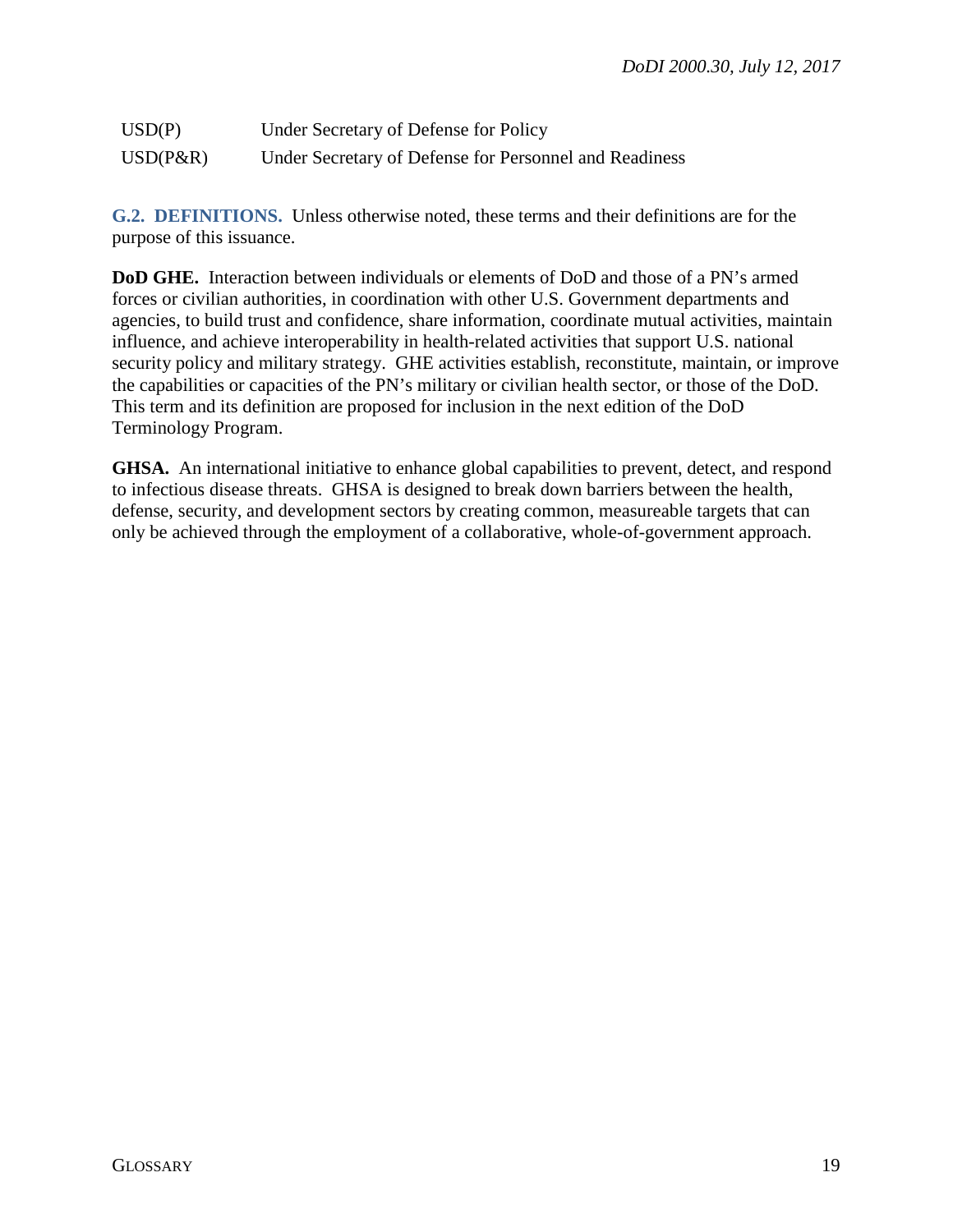#### **REFERENCES**

- <span id="page-19-0"></span>Defense Security Cooperation Agency (DSCA) Policy Memorandum 12-20, "Reissuance of the Security Assistance Management Manual (SAAM) as DSCA Manual 5105.38-M," April 30, 2012
- Deputy Secretary of Defense Memorandum, "Delegations of Authority," November 30, 2006
- Deputy Secretary of Defense Memorandum, "DoD Guidance for Security Cooperation," August 29, 2016
- DoD Directive 1322.18, "Military Training," January 13, 2009
- DoD Directive 2060.02, "Department of Defense (DoD) Combating Weapons of Mass Destruction (WMD) Policy," January 27, 2007
- DoD Directive 5100.03, "Support of the Headquarters of Combatant and Subordinate Unified Commands," February 9, 2011
- DoD Directive 5100.46, "Foreign Disaster Relief (FDR)," July 6, 2012
- DoD Directive 5105.65, "Defense Security Cooperation Agency," October 26, 2012
- DoD Directive 5111.1, "Under Secretary of Defense for Policy (USD(P))," December 8,1999
- DoD Directive 5111.10, "Assistant Secretary of Defense for Special Operations and Low-Intensity Conflict (ASD(SO/LIC))," March 22, 1995, as amended
- DoD Directive 5111.13, "Assistant Secretary of Defense for Homeland Defense and Americas' Security Affairs (ASD(HD&ASA))," January 16, 2009
- DoD Directive 5132.03, "DoD Policy and Responsibilities Relating to Security Cooperation," December 29, 2016
- DoD Directive 5134.08, "Assistant Secretary of Defense for Nuclear, Chemical, and Biological Defense (ASD(NCB))," January 14, 2009, as amended
- DoD Directive 5136.01, "Assistant Secretary of Defense for Health Affairs (ASD(HA))," September 30, 2013
- DoD Directive 5160.41E, "Defense Language, Regional Expertise, and Culture (LREC) Program," August 21, 2015, as amended
- DoD Directive 6200.04, "Force Health Protection," October 9, 2004
- DoD Directive 6400.04E, "DoD Veterinary Public and Animal Health Services," June 27, 2013, as amended
- DoD Directive 7045.14, "Planning, Programming, Budgeting, and Execution (PPBE) Process," January 25, 2013
- DoD Instruction 2205.02, "Humanitarian and Civic Assistance (HCA) Activities," June 23, 2014
- DoD Instruction 3000.05, "Stability Operations," September 16, 2009
- DoD Instruction 5111.20, "State Partnership Program (SPP)," October 12, 2016
- DoD Instruction 5132.14, "Assessment, Monitoring and Evaluation Policy for the Security Cooperation Enterprise," January 13, 2017
- DoD Instruction 5160.70, "Management of the Defense Language, Regional Expertise, and Culture (LREC) Program," December 30, 2016
- DoD Instruction 6000.16, "Military Health Support for Stability Operations," May 17, 2010